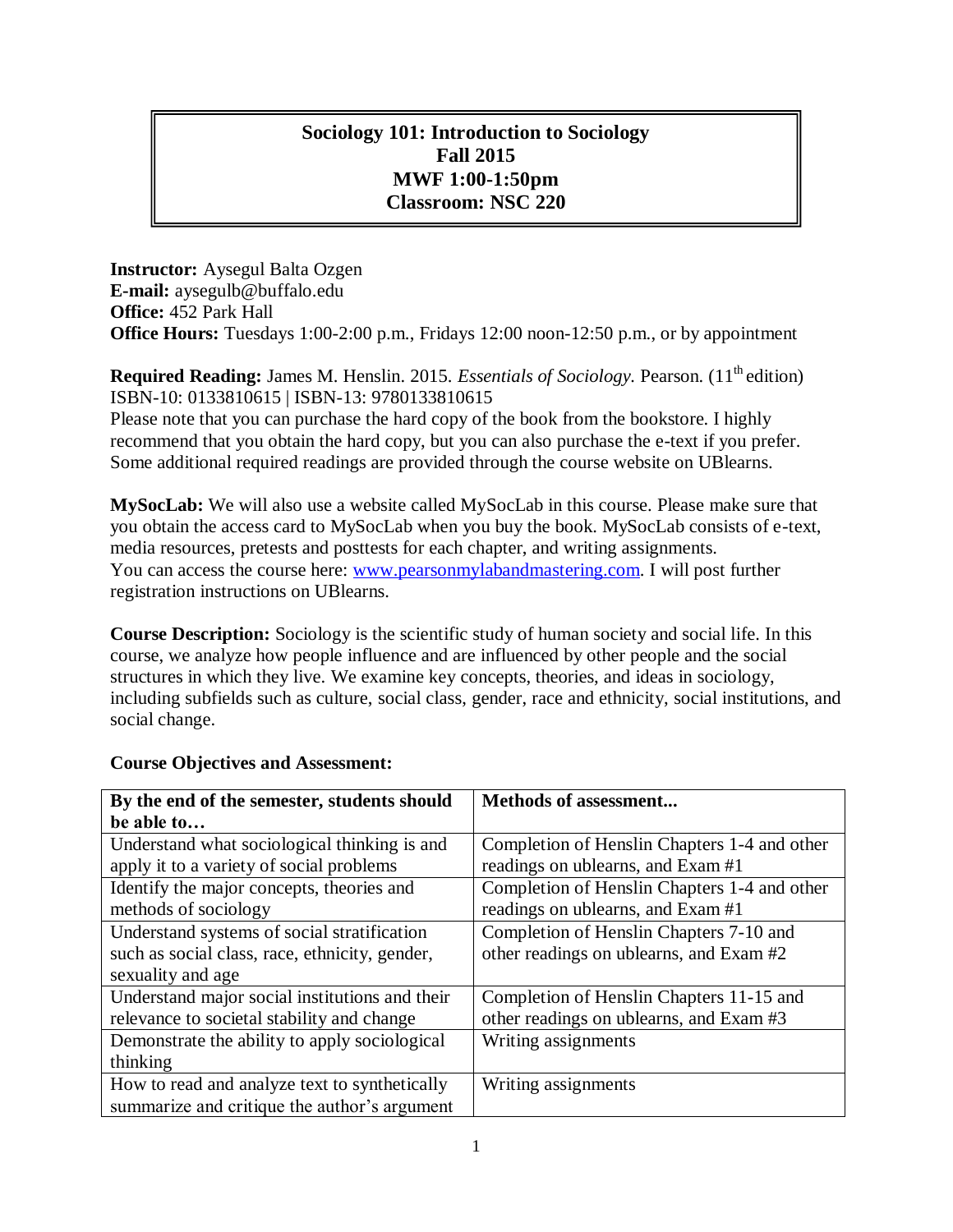## **Course Evaluation**

**Course Grade:** Your grade in this course will be determined as follows:

1. **3 Exams (15% each):** There will be three in-class exams in this course. Each one is worth 15% of your final grade. Exam 1 covers Sociological Perspective - Chapters 1-4. Exam 2 covers Social Inequality - Chapters 7-10 and additional material on migration. Exam 3 covers Social Institutions and Social Change - Chapters 11-15. Each exam will contain multiple choice, true/false, and short answer questions. The exams will not be cumulative. In other words, each exam will only include material covered since the last exam. The last exam will take place during final exam week, but it will not be comprehensive. It will only be based on the material we cover after the second exam. We will devote about half of the session before the exam date to review; however we will not go over the test after it is graded. If you have questions about your test, please email me to set up an appointment to review the questions you missed.

Do not miss the exams! The exam dates are fixed. In general, missed exams will result in a zero. If you know you will not be able to take an exam on the fixed date, please let me know 48 hours before the exam date or sooner. If there is an emergency on the day of the exam, contact me within 24 hours after the exam. I may ask for documentation to prove your claim, so be prepared to provide it. Make-up exams will be given on a case-by-case basis. Again, make-up exams will only be given in emergency situations at my discretion.

- 2. **2 Writing Assignments (7.5% each):** You will write two essays for this course. Each essay will be 1.5-2 pages, single-spaced, and each one is worth 7.5% of your final grade. I will post the detailed instructions and grading rubric on UBlearns. The purpose of the writing assignments is to encourage you to apply sociological insights to everyday experiences. You will be able to choose media resources and academic articles you want to use. You will submit your assignment to UBlearns and bring a hard copy to class on the due date. Late assignments will not be accepted and will receive a grade of zero.
- 3. **13 Chapter Exams in MySocLab (2% each):** Preparing and studying over MySocLab is part of the class participation. There are pretests, posttests, flashcards, and media activities in MySocLab. Although all of them are not required, I encourage you to use these resources for your own learning and preparation for the exams. At the end of each chapter we cover in class, you will take the online chapter exam in MySocLab on due dates specified in the course calendar. Each one is worth 2% of your final grade. I will not provide these tests in class; you will take them online at your own convenience until midnight (11:59pm). Late submissions will not be accepted and will receive a grade of zero.
- 4. **7 Quizzes (each worth 2% of the course grade):** There will be several pop-quizzes at the beginning of the class throughout the semester. Each one is worth 2% of your final grade. The purpose of the quizzes is to make sure that you come to class having done the readings. Read the book and other assigned readings to prepare for the quizzes. Quizzes will take place at the beginning of classes for 5-10 minutes, therefore always come to class on time. If you miss a quiz, there is no make-up for it. However, I will give more than 7 quizzes and calculate the best 7 for your final grade.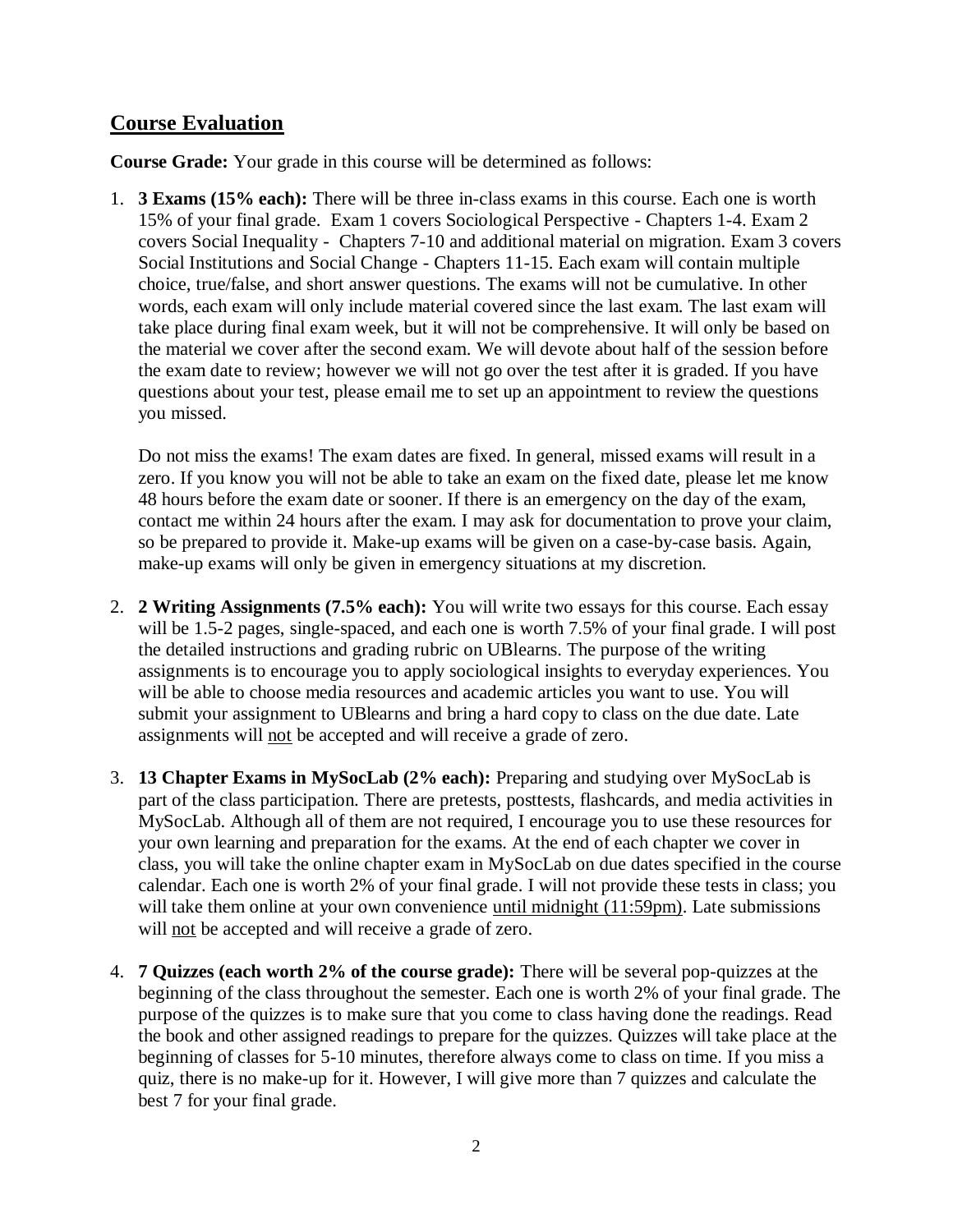**Receiving Grades:** Grades for the exams will be posted on UBlearns. Scores will not be communicated via email or telephone. I will return your graded papers in class with comments.

**Disputing Grades**: If you wish to dispute a grade on an exam or paper, please email me to set up an appointment to discuss it. Please be prepared to explain your specific academic reasons for disputing your grade.

| Grade     | Percentage   | Grade         | Percentage   |
|-----------|--------------|---------------|--------------|
| A         | 94 - 100 %   | $\mathcal{C}$ | 74 - 76.99   |
| $A -$     | $90 - 93.99$ | $C-$          | 70 - 73.99   |
| $B+$      | 87 - 89.99   | $D+$          | $67 - 69.99$ |
| B         | 84 - 86.99   | D             | $60 - 66.99$ |
| $B -$     | $80 - 83.99$ | F             | $0 - 59.99$  |
| $C_{\pm}$ | 77 - 79.99   |               |              |

**Calculating Final Grade:** Your final grade for the course will be calculated as follows:

## **Course Policies**

**Syllabus:** This syllabus is a contract between you and me. Please read it carefully after our first class. The syllabus is a general plan for the course; deviations announced to the class by the instructor may be necessary. With the exception of exam dates, the schedule is subject to change to accommodate the possibility that some chapters could require more time, class cancellations due to snow, etc. In case of a change I will notify you by email and upload the revised syllabus to UBlearns.

**Class Expectations:** Students are expected to attend all class sessions, read all assigned readings prior to the class session in which they are discussed, actively participate in class discussions and activities, and complete all required assignments in accordance with established guidelines. For readings, you are expected to take notes on the main ideas, bring questions to class if you do not understand something, and think about how the reading is applicable to your own life, to current events, or to the current political/social context. Reading the syllabus and handouts and keeping track of dates for tests and assignments is your responsibility. **Check your e-mail, UBlearns and MySocLab regularly.** 

**Contacting the Instructor:** You can reach me by email at aysegulb@buffalo.edu. I will check my email regularly and you can expect a response within 24 hours. You can also come to my office hours listed at the top of this syllabus or set up an appointment to meet.

**Electronics:** I do not mind laptops/tablets in class provided that they are used only for class purposes (i.e., note-taking, looking up information if we have a question). If electronics become a distraction rather than an aid, I will no longer allow them in the classroom. Doing other things,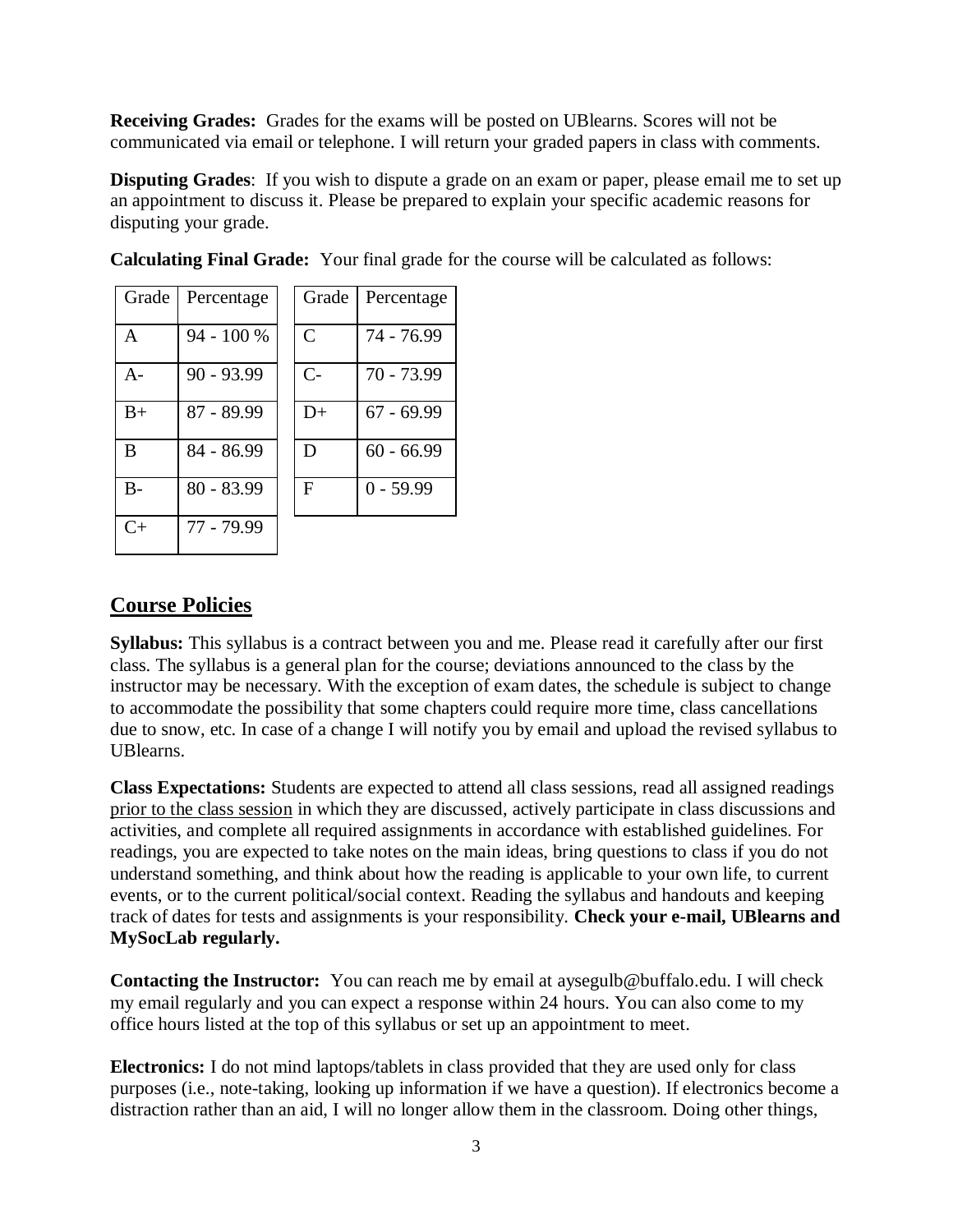like checking facebook or shopping online, during class is rude and distracting to other people around you. You must turn off your cell phones and put them out of sight during class.

**Classroom Etiquette:** You are expected to be polite and respectful to your instructor and fellow students at all times. This includes being respectful when someone asks a question or expresses an opinion, even if you disagree with that opinion. This also means arriving to class on time and being attentive during class so you do not distract others. Please do not arrive late, or pack up or leave early. If you get to class late, or must leave early, please do so very quietly. Please do not eat and drink during class time.

**Trigger Statement:** "In this class, we will be dealing with controversial issues that might make some students uncomfortable. We will read some texts, complete some assignments, and watch some video clips that may use explicit language and that will definitely explore controversial topics. While I understand that at times you may feel discomfort, I expect that you will keep an open mind and be willing to think critically. **This means that you should appreciate the process of scientific inquiry and understand how this process is distinct from defending or promoting personal beliefs. A climate of respect for all persons and groups is expected in course work and classroom behavior.** If you anticipate being unable having strong political, religious, or other objections that will prohibit you from interacting with course material in an academic manner, you should see me or re-consider your enrollment." 1

**Showing Up Late for Exams:** No student will be allowed to take an exam if they show up after a student has already completed the test and left the room. Please come on time!

**Academic Integrity Policy:** I have **no tolerance** for cheating and plagiarism. If you are caught cheating or plagiarizing on an exam or an assignment, this will result in a minimum of a zero on the assignment, and I will formally report you to the University. I reserve the right to use plagiarism detection software on all coursework submitted to me.

Please see the university's policy on academic integrity: "The University at Buffalo takes very seriously its commitment to principles of academic integrity. Our academic community expects the highest ethical behavior on the part of our students in the completion and submission of academic work. Students should assume that no assistance or aid is allowable on exams or homework, unless explicitly outlined by the instructor. Even when the instructor allows consultation or collaboration, the student is expected to explicitly footnote the source, extent, and nature of the contribution. Written works must be the complete and original effort of the student, with all ideas and words of others duly attributed according to the appropriate style manual. Furthermore, students should not recycle work in subsequent courses, nor should they facilitate any act of academic dishonesty by another person. If in doubt, the student should err on the side of caution and consult the instructor for additional guidance. In cases of academic integrity violations, the University will pursue appropriate sanctions subject to official policy, as outlined in the Undergraduate Catalog." <http://academicintegrity.buffalo.edu/policies/index.php>

**Accessibility Resources Policy:** If you require classroom or testing accommodations due to a disability, please contact Accessibility Resources, located at 25 Capen Hall. AR can be reached

 $\ddot{\phantom{a}}$ <sup>1</sup> Cited from Dr. Ashley Barr's SOC362 syllabus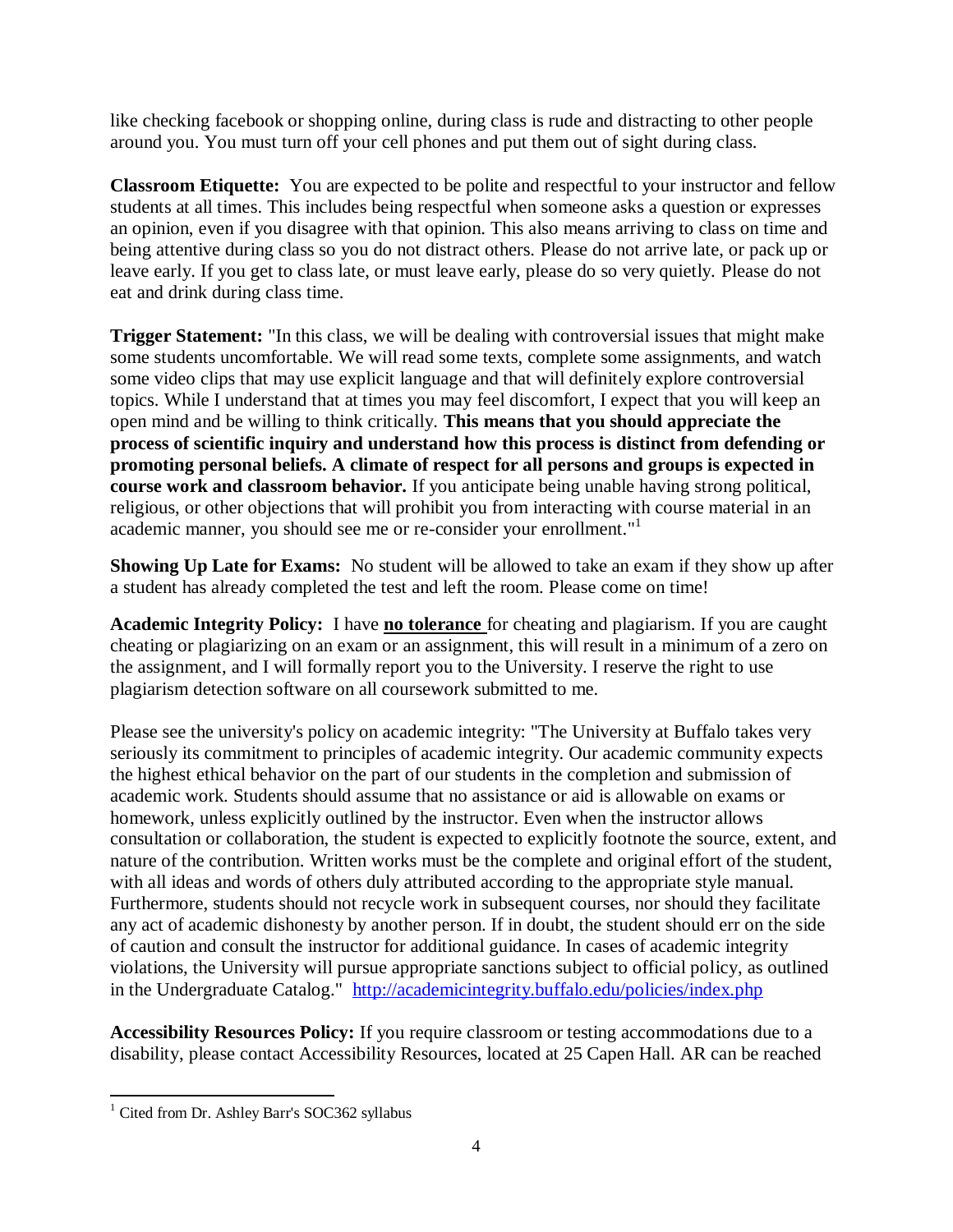by phone at (716) 645-2608 or by email at [stu-accessibility@buffalo.edu.](mailto:stu-accessibility@buffalo.edu) Please inform me as soon as possible about your needs so that we can coordinate your accommodations. <http://www.buffalo.edu/accessibility/index.php>

**Incomplete Policy:** A grade of incomplete ("I") indicates that additional course work is required to fulfill the requirements of a given course. Students may only be given an "I" grade if they have a passing average in coursework that has been completed and have well-defined parameters to complete the course requirements that could result in a grade better than the default grade. An "I" grade may not be assigned to a student who did not attend the course. Prior to the end of the semester, students must initiate the request for an "I" grade and receive the instructor's approval. Assignment of an "I" grade is at the discretion of the instructor.

**Thinking about a Major or Minor in Sociology?:** To major in sociology, you must: (a) earn a "C" or better in four required courses: SOC 101 (Introduction to Sociology), SOC 293 (Social Research Methods), SOC 294 (Basic Statistics for Social Sciences), and SOC 349 (Sociological Theory); and (b) complete eight sociology electives. To minor in sociology, you must: (a) earn a "C" or better in SOC 101 (Introduction to Sociology); and (b) complete five additional sociology electives, four of which must be at the 300- or 400-level.

More information about the undergraduate program can be obtained on our website: <http://sociology.buffalo.edu/undergraduate/>

| Week                                        | <b>Date</b>            | <b>Topic</b>               | <b>Readings</b> | <b>Assignment Due</b><br><b>Dates</b> |
|---------------------------------------------|------------------------|----------------------------|-----------------|---------------------------------------|
| <b>Part I: The Sociological Perspective</b> |                        |                            |                 |                                       |
|                                             | Monday, August 31      | Introduction               |                 |                                       |
|                                             | Wednesday, September 2 | The Sociological           | Chapter 1       |                                       |
|                                             |                        | Perspective                | $(p.2-20) +$    |                                       |
| 1                                           |                        |                            | UBL1            |                                       |
|                                             |                        |                            |                 |                                       |
|                                             | Friday, September 4    | The Sociological           | Chapter 1       |                                       |
|                                             |                        | Perspective                | $(p.2-20)$      |                                       |
|                                             | Monday, September 7    | <b>Labor Day: NO CLASS</b> |                 |                                       |
|                                             |                        |                            |                 |                                       |
|                                             | Wednesday, September 9 | MySocLab Introduction      | Chapter 1       | Obtain the access                     |
|                                             |                        | and Registration           | $(p.20-36)$     | card to                               |
| $\mathbf{2}$                                |                        |                            |                 | MySocLab and                          |
|                                             |                        | Doing Sociological         |                 | bring your                            |
|                                             |                        | Research: Introduction     |                 | laptops to class!                     |
|                                             |                        | to Methods                 |                 |                                       |
|                                             |                        |                            |                 |                                       |

## **Course Calendar**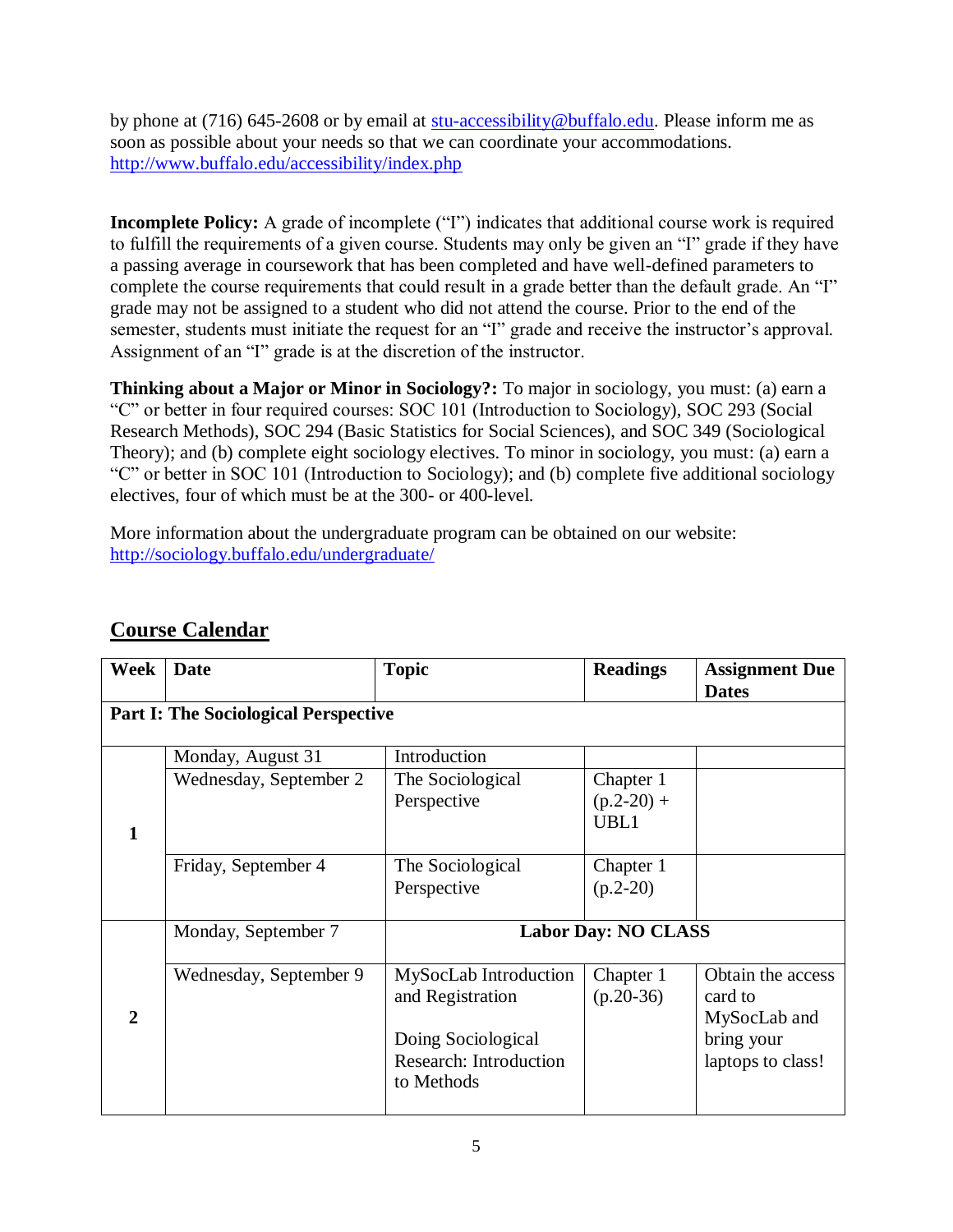|                         | <b>Date</b>                       | <b>Topic</b>                                                                    | <b>Readings</b>                         | <b>Assignment Due</b>     |  |
|-------------------------|-----------------------------------|---------------------------------------------------------------------------------|-----------------------------------------|---------------------------|--|
|                         |                                   |                                                                                 |                                         | <b>Dates</b>              |  |
|                         | Friday, September 11              | Doing Sociological                                                              | Chapter 1                               | MySocLab Ch.1             |  |
|                         |                                   | Research: Introduction                                                          | $(p.20-36) +$                           | Exam                      |  |
|                         |                                   | to Methods                                                                      | UBL2                                    |                           |  |
|                         | Monday, September 14              | Culture                                                                         | Chapter 2                               |                           |  |
| $\overline{\mathbf{3}}$ | Wednesday, September 16           | Culture                                                                         | Chapter 2                               | MySocLab Ch.2<br>Exam     |  |
|                         | Friday, September 18              | Socialization                                                                   | Chapter 3                               |                           |  |
|                         | Monday, September 21              | Socialization                                                                   | Chapter 3                               | MySocLab Ch.3<br>Exam     |  |
| $\overline{\mathbf{4}}$ | Wednesday, September 23           | <b>Academic Socialization</b><br>I: Library Research &<br><b>Citation Rules</b> |                                         |                           |  |
|                         | Friday, September 25              | Social Structure and<br>Social Interaction                                      | Chapter 4                               |                           |  |
|                         | Monday, September 28              | Social Structure and<br>Social Interaction                                      | Chapter 4                               | MySocLab Ch.4<br>Exam     |  |
| 5                       | Wednesday, September 30           | Catch up & Review                                                               |                                         |                           |  |
|                         | Friday, October 2                 | <b>EXAM1</b>                                                                    |                                         |                           |  |
|                         | <b>Part II: Social Inequality</b> |                                                                                 |                                         |                           |  |
|                         |                                   |                                                                                 |                                         |                           |  |
|                         | Monday, October 5                 | <b>Academic Socialization</b><br>II: How to Read and<br>Write a Paper?          |                                         |                           |  |
| 6                       | Wednesday, October 7              | <b>Global Stratification</b>                                                    | Chapter 7                               |                           |  |
|                         | Friday, October 9                 | <b>Global Stratification</b>                                                    | Chapter 7                               | MySocLab Ch.7<br>Exam     |  |
|                         | Monday, October 12                | <b>Social Class</b>                                                             | Chapter 8                               |                           |  |
| 7                       | Wednesday, October 14             | <b>Social Class</b>                                                             | Chapter 8                               | MySocLab Ch.8<br>Exam     |  |
|                         | Friday, October 16                | Race and Ethnicity                                                              | Chapter 9                               |                           |  |
|                         | Monday, October 19                | Race and Ethnicity                                                              | Chapter 9                               | MySocLab Ch.9<br>Exam     |  |
| 8                       | Wednesday, October 21             | Migration                                                                       | UBL8A                                   |                           |  |
|                         | Friday, October 23                | Migration                                                                       | UBL8B                                   | 1 <sup>st</sup> Essay Due |  |
|                         | Monday, October 26                | Gender and Sexuality                                                            | Chapter 10                              |                           |  |
|                         |                                   |                                                                                 | $(p.291-315)$                           |                           |  |
|                         | Wednesday, October 28             | Gender and Sexuality                                                            | Chapter 10<br>$(p.291-315)$             |                           |  |
| $\boldsymbol{9}$        | Friday, October 30                | Inequalities of Aging                                                           | Chapter 10<br>$(p.316-330)$<br>$+ UBL9$ |                           |  |